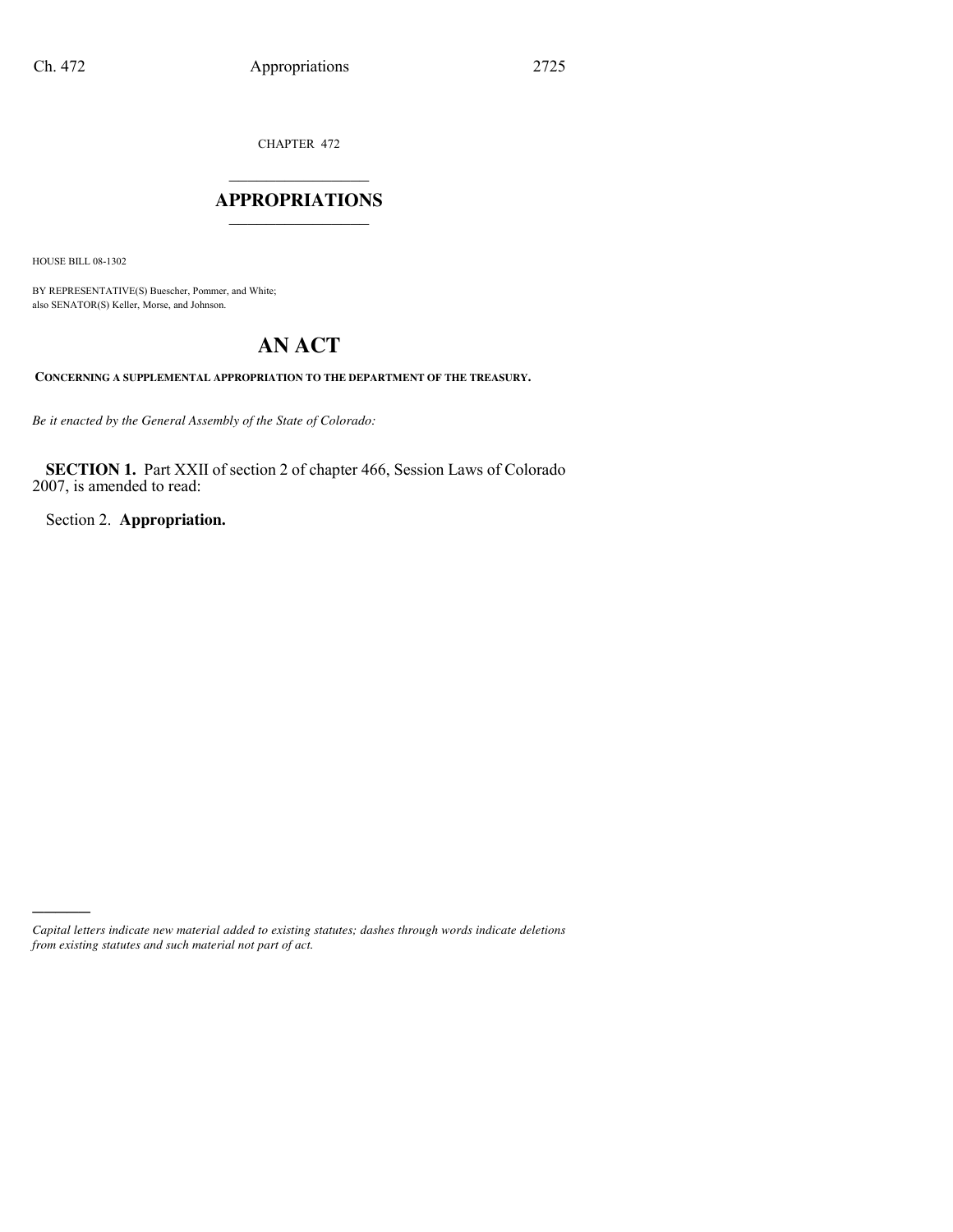| ↩ |        | 2726         |         |                           |      |      |                |  |
|---|--------|--------------|---------|---------------------------|------|------|----------------|--|
|   |        |              |         | <b>APPROPRIATION FROM</b> |      |      |                |  |
|   | ITEM & | <b>TOTAL</b> | GENERAL | <b>GENERAL</b>            | CASH | CASH | <b>FEDERAL</b> |  |

**PART XXII DEPARTMENT OF THE TREASURY**

|  | (1) ADMINISTRATION <sup>125, 126, 127</sup> |  |  |
|--|---------------------------------------------|--|--|
|--|---------------------------------------------|--|--|

| Personal Services        | 1,179,635    |  |
|--------------------------|--------------|--|
|                          | $(16.0$ FTE) |  |
| Health, Life, and Dental | 122,282      |  |
| Short-term Disability    | 2,043        |  |
| S.B. 04-257              |              |  |
| Amortization             |              |  |
| Equalization             |              |  |
| Disbursement             | 18,718       |  |
| S.B. 06-235              |              |  |
| Supplemental             |              |  |
| Amortization             |              |  |
| Equalization             |              |  |
| Disbursement             | 3,760        |  |
| Salary Survey and        |              |  |
| Senior Executive Service | 49,868       |  |
| Performance-based Pay    |              |  |
| Awards                   | 18,820       |  |
|                          |              |  |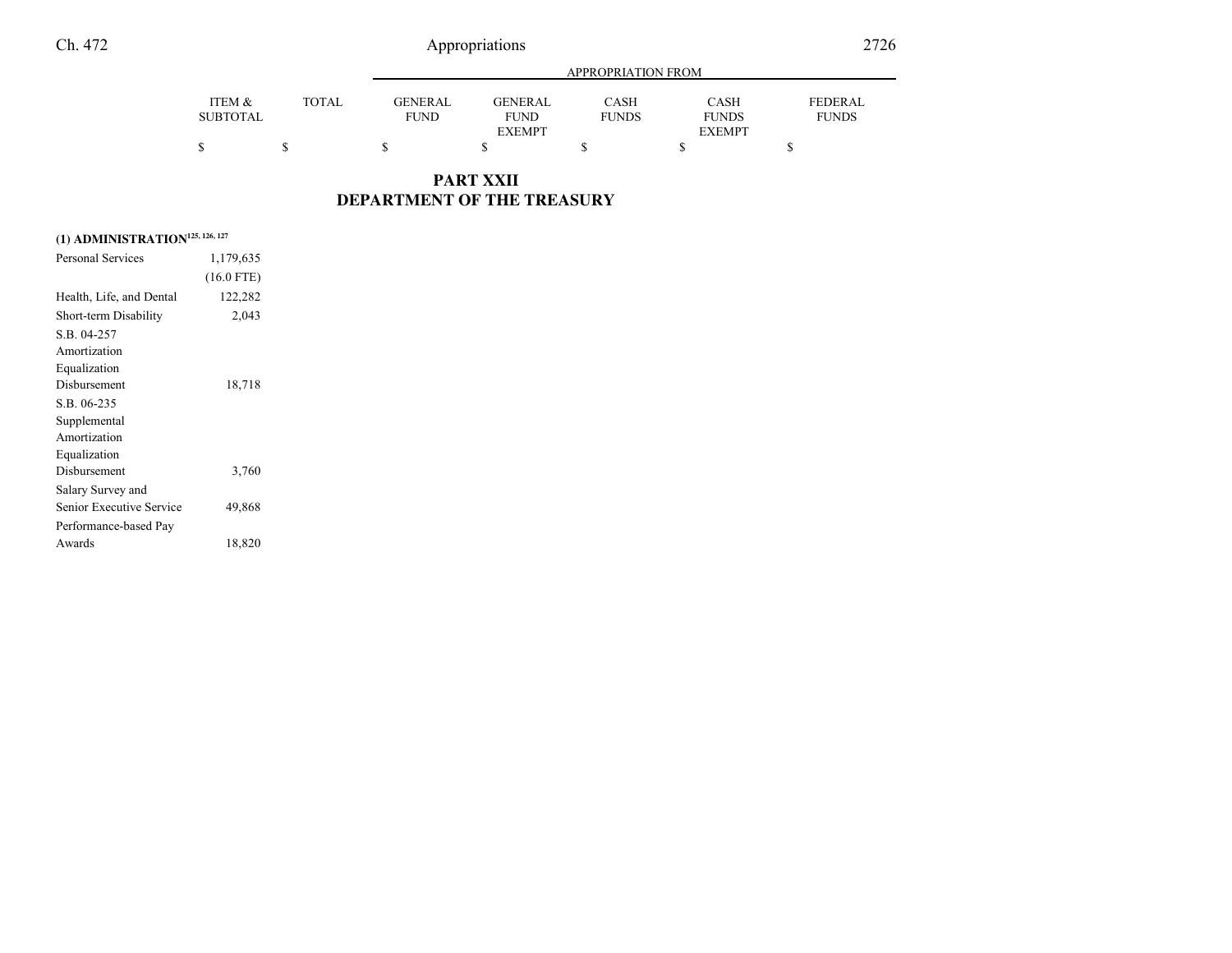| Workers' Compensation            |         |           |         |                        |
|----------------------------------|---------|-----------|---------|------------------------|
| and Payment to Risk              |         |           |         |                        |
| Management and                   |         |           |         |                        |
| Property Funds                   | 50,165  |           |         |                        |
|                                  | 1,885   |           |         |                        |
| <b>Operating Expenses</b>        | 107,765 |           |         |                        |
|                                  | 116,807 |           |         |                        |
| <b>Information Technology</b>    |         |           |         |                        |
| Asset Maintenance                | 12,568  |           |         |                        |
| Legal Services for 575           |         |           |         |                        |
| hours                            | 41,418  |           |         |                        |
| Purchase of Services             |         |           |         |                        |
| from Computer Center             | 5,414   |           |         |                        |
|                                  | 4,937   |           |         |                        |
| Capitol Complex Leased           |         |           |         |                        |
| Space                            | 54,346  |           |         |                        |
|                                  | 55,201  |           |         |                        |
| <b>Charter School Facilities</b> |         |           |         |                        |
| <b>Financing Services</b>        | 5,000   |           |         |                        |
| Discretionary Fund               | 5,000   |           |         |                        |
|                                  |         | 1,676,802 | 848,970 | $827,832$ <sup>*</sup> |
|                                  |         | 1,637,942 | 776,288 | 861,654 <sup>a</sup>   |

<sup>a</sup> Of this amount, \$723,667 \$757,489 shall be from cash management transaction fees in accordance with Section 24-36-120, C.R.S., \$99,165 shall be from the principal balance of the Unclaimed Property Trust Fund pursuant to Section 38-13-116.5 (2), C.R.S., and \$5,000 shall be from the Charter School Financing Administrative Cash Fund in accordance with Section 22-30.5-406 (1) (c), C.R.S. Moneys from the Charter School Financing Administrative Cash Fund are continuously appropriated and are included as information for purposes of complying with the limitation on state fiscal year spending imposed by Section 20 ofArticle X of the State Constitution.

Ch. 472

2727 Appropriations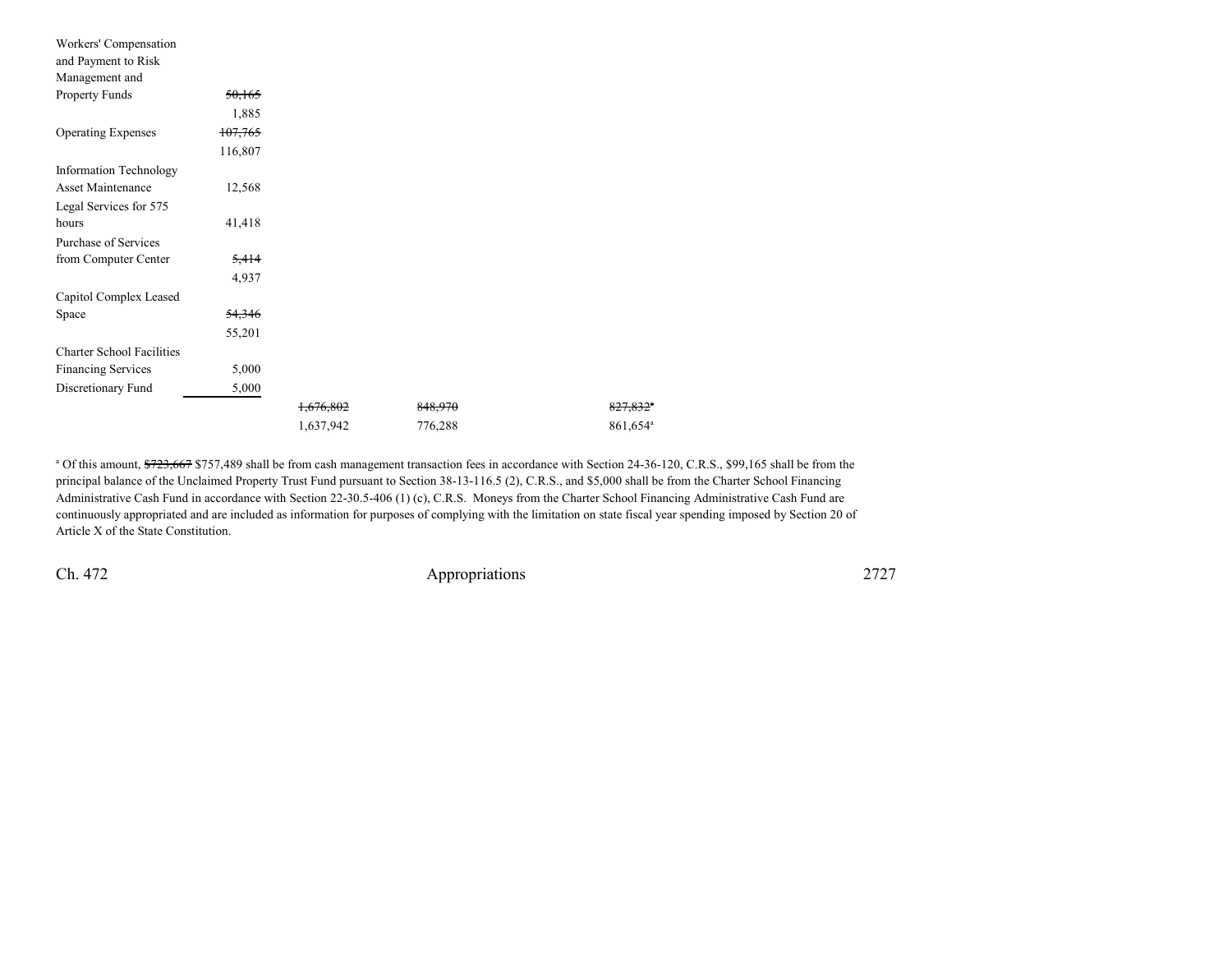| Ch. 472                        |                           |              | Appropriations                |                                                |                             |                                              | 2728                    |  |
|--------------------------------|---------------------------|--------------|-------------------------------|------------------------------------------------|-----------------------------|----------------------------------------------|-------------------------|--|
|                                |                           |              |                               | APPROPRIATION FROM                             |                             |                                              |                         |  |
|                                | ITEM &<br><b>SUBTOTAL</b> | <b>TOTAL</b> | <b>GENERAL</b><br><b>FUND</b> | <b>GENERAL</b><br><b>FUND</b><br><b>EXEMPT</b> | <b>CASH</b><br><b>FUNDS</b> | <b>CASH</b><br><b>FUNDS</b><br><b>EXEMPT</b> | FEDERAL<br><b>FUNDS</b> |  |
|                                | \$                        | \$           | \$                            | \$                                             | \$                          | \$                                           | \$                      |  |
| (2) UNCLAIMED PROPERTY PROGRAM |                           |              |                               |                                                |                             |                                              |                         |  |
| Personal Services              | 666,851<br>$(10.0$ FTE)   |              |                               |                                                |                             |                                              |                         |  |
| <b>Operating Expenses</b>      | 116,417                   |              |                               |                                                |                             |                                              |                         |  |
| Promotion and                  |                           |              |                               |                                                |                             |                                              |                         |  |
| Correspondence                 | 150,296                   |              |                               |                                                |                             |                                              |                         |  |
| Leased Space                   | 46,791                    |              |                               |                                                |                             |                                              |                         |  |
| Contract Auditor               |                           |              |                               |                                                |                             |                                              |                         |  |
| Services                       | 800,000                   |              |                               |                                                |                             |                                              |                         |  |
|                                |                           | 1,780,355    |                               |                                                | $1,780,355^a$               |                                              |                         |  |

a Of this amount, \$980,355 shall be from the principal balance of the Unclaimed Property Trust Fund pursuant to Section 38-13-116.5 (2), C.R.S., and \$800,000 shall be from revenues collected by contract auditors.

## **(3) SPECIAL PURPOSE**

| Senior Citizen and           |            |                         |
|------------------------------|------------|-------------------------|
| Disabled Veteran             |            |                         |
| Property Tax Exemption       | 78.600.000 | 78.600.000 <sup>a</sup> |
| CoverColorado <sup>128</sup> | 17.323.278 |                         |

17,323,278<sup>b</sup>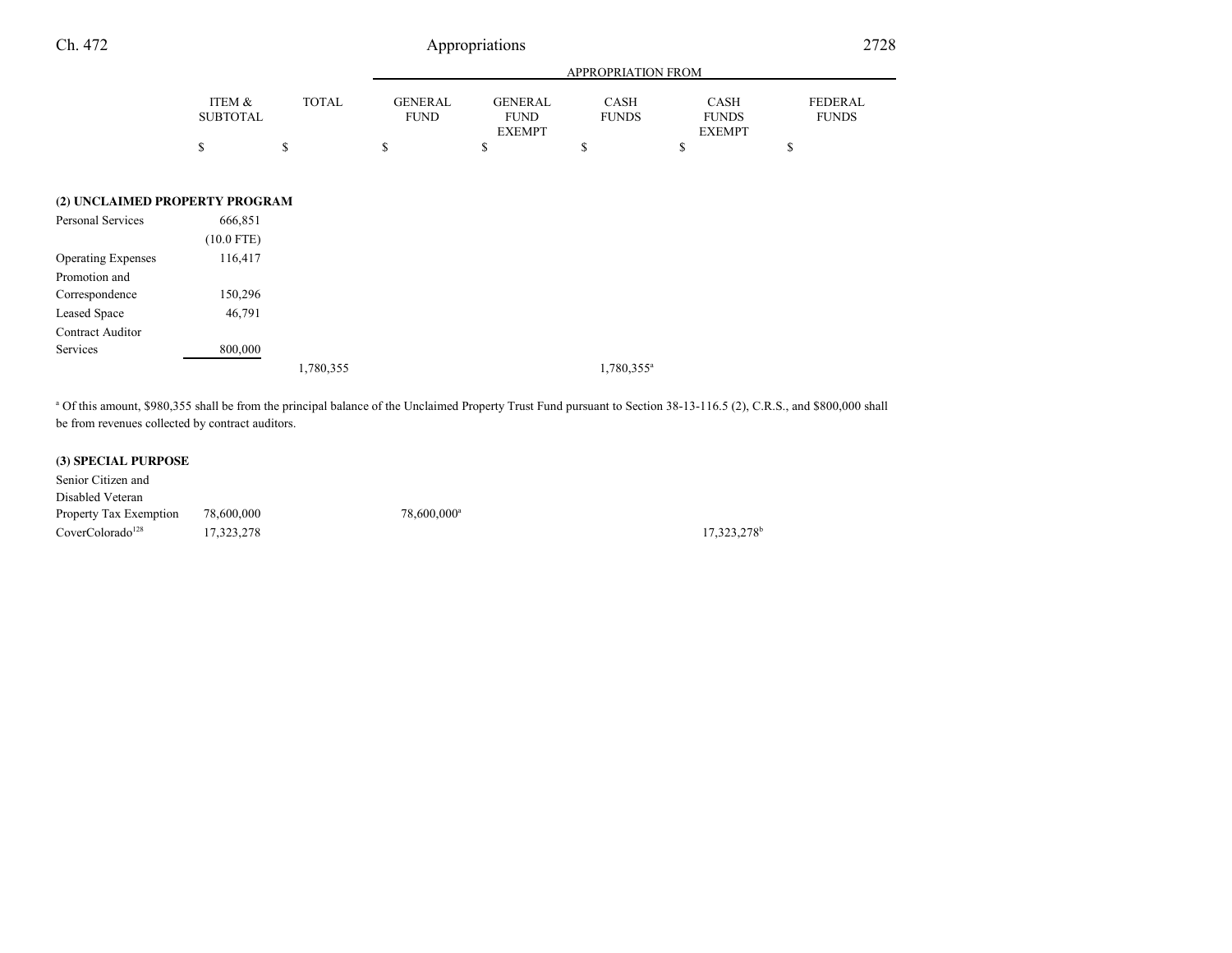| Fire and Police Pension |             |               |                         |                              |
|-------------------------|-------------|---------------|-------------------------|------------------------------|
| Association - Old Hire  |             |               |                         |                              |
| Plans <sup>129</sup>    | 34,777,172  |               | 34,777,172 <sup>c</sup> |                              |
| Highway Users Tax       |             |               |                         |                              |
| Fund - County Payments  | 158,179,000 |               |                         | $158, 179, 000$ <sup>d</sup> |
| Highway Users Tax       |             |               |                         |                              |
| Fund - Municipality     |             |               |                         |                              |
| Payments                | 104,473,900 |               |                         | $104,473,900$ <sup>d</sup>   |
|                         |             | 393, 353, 350 |                         |                              |

<sup>a</sup> Pursuant to Article X, Section 3.5 (3), of the State Constitution, this amount is not subject to the limitation on General Fund appropriations set forth in Section 24-75-201.1, C.R.S., because enactment of this constitutional provision by the people of Colorado constitutes voter approval of a weakening of such limitation.<sup>b</sup> This amount represents estimated transmittals from the Unclaimed Property Trust Fund to CoverColorado pursuant to Section 38-13-116.5 (2.7), C.R.S. Pursuant to Section 38-13-116.5 (1) (b), C.R.S., moneys comprising the principal of the Unclaimed Property Trust Fund do not constitute fiscal year spending of the state for purposes of Section 20 of Article X of the State Constitution. In addition, pursuant to Section 24-77-102 (15) (b) (XII) and (16) (b) (II), C.R.S., CoverColorado isdefined as a "special purpose authority" and thus is not considered part of the State for purposes of Section 20 of Article X of the State Constitution.<sup>e</sup> This amount shall be from the General Fund Exempt Account created in Section 24-77-103.6 (2), C.R.S. This amount represents transfers to the Fire and Police Pension Association for old hire pension plans, including the State's annual contribution of \$25,321,079 as required by Section 31-30.5-307 (2), C.R.S., plus\$9,456,093 to pay a portion of the unfunded liability accrued as a result of the suspension of the state contribution for old hire pension plans pursuant to Section 31-30.5-307 (5) (b), C.R.S. This amount is included as information for purposes of complying with the limitation on state fiscal year spending imposed by Section20 of Article X of the State Constitution. This amount, transferred pursuant to Section 31-30.5-307 (2), C.R.S., shall not be deemed to be an appropriation subject to the limitations of Section 24-75-201.1, C.R.S.

<sup>d</sup> These amounts represent estimated allocations of Highway Users Tax Fund revenues to counties and municipalities pursuant to Sections 43-4-205, 207, and 208, C.R.S. These estimates are included for informational purposes for the purpose of complying with the limitation on state fiscal year spending imposed by Section 20of Article X of the State Constitution.

Ch. 472

2729 Appropriations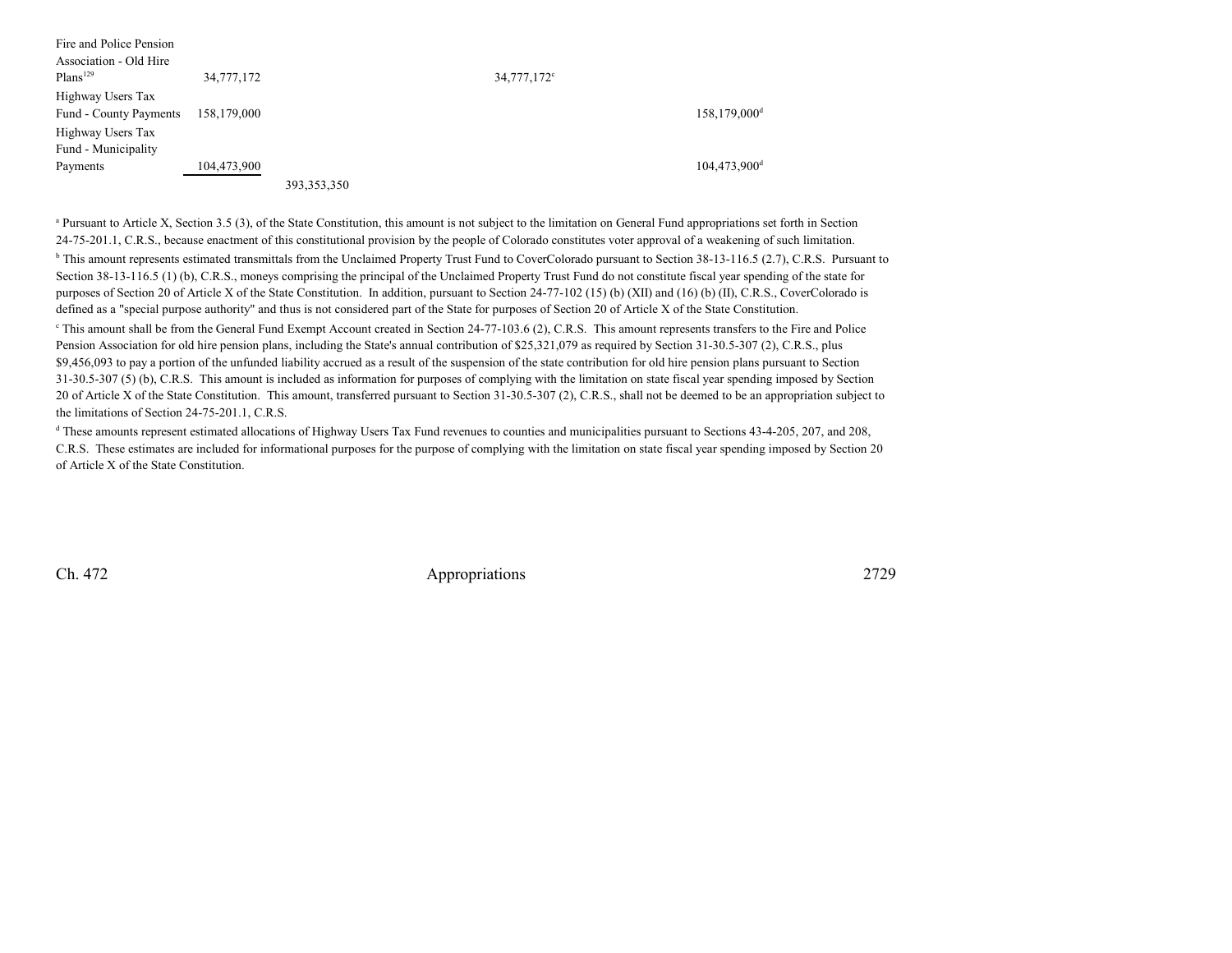| Ch. 472                 |                           | Appropriations |                               |                                                |                             | 2730                                         |                                |  |
|-------------------------|---------------------------|----------------|-------------------------------|------------------------------------------------|-----------------------------|----------------------------------------------|--------------------------------|--|
|                         |                           |                |                               | APPROPRIATION FROM                             |                             |                                              |                                |  |
|                         | ITEM &<br><b>SUBTOTAL</b> | <b>TOTAL</b>   | <b>GENERAL</b><br><b>FUND</b> | <b>GENERAL</b><br><b>FUND</b><br><b>EXEMPT</b> | <b>CASH</b><br><b>FUNDS</b> | <b>CASH</b><br><b>FUNDS</b><br><b>EXEMPT</b> | <b>FEDERAL</b><br><b>FUNDS</b> |  |
|                         | ¢<br>ъ                    | \$             | Ъ                             | ¢<br>ъ                                         |                             | \$                                           | S                              |  |
| <b>TOTALS PART XXII</b> |                           |                |                               |                                                |                             |                                              |                                |  |
| $(TREASURY)^{4,5}$      |                           | \$396,810,507  | $$79,448,970$ <sup>*</sup>    | $$34,777,172^b$                                | \$2,608,187                 | $$279,976,178$ °                             |                                |  |
|                         |                           | \$396,771,647  | \$79,376,288 <sup>a</sup>     |                                                | \$2,642,009                 |                                              |                                |  |

<sup>a</sup> Of this amount, \$78,600,000 is not subject to the limitation on General Fund appropriations imposed by Section 24-75-201.1, C.R.S.

<sup>b</sup> This amount shall be from the General Fund Exempt Account created in Section 24-77-103.6 (2), C.R.S. This amount is not subject to the limitation on General Fund appropriations imposed by Section 24-75-201.1, C.R.S.

c Of this amount, \$262,652,900 represents allocations of Highway Users Tax Fund revenues to counties and municipalities pursuant to Sections 43-4-205, 207, and208, C.R.S.

**FOOTNOTES** -- The following statements are referenced to the numbered footnotes throughout section 2.

- <sup>4</sup> All Departments, Totals -- The General Assembly requests that copies of all reports requested in other footnotes contained in this act be delivered to the Joint Budget Committee and the majority and minority leadership in each house of the General Assembly.
- <sup>5</sup> All Departments, Totals -- Every Department is requested to submit to the Joint Budget Committee information on the number of additional federal and cash funds exempt FTE associated with any federal grants or private donations that are applied for or received during FY 2007-08. The information should include the number of FTE, the associated costs (such as workers' compensation, health and life benefits, need for additional space, etc.) that are related to the additional FTE, the direct and indirect matching requirements associated with the federal grantor donated funds, the duration of the grant, and a brief description of the program and its goals and objectives.
- 125 Department of the Treasury, Administration -- The State Treasurer is requested to submit an annual report to the Joint Budget Committee concerning the performance of the state's investments. The report should include comparisons to relevant benchmarks and a detailed discussion